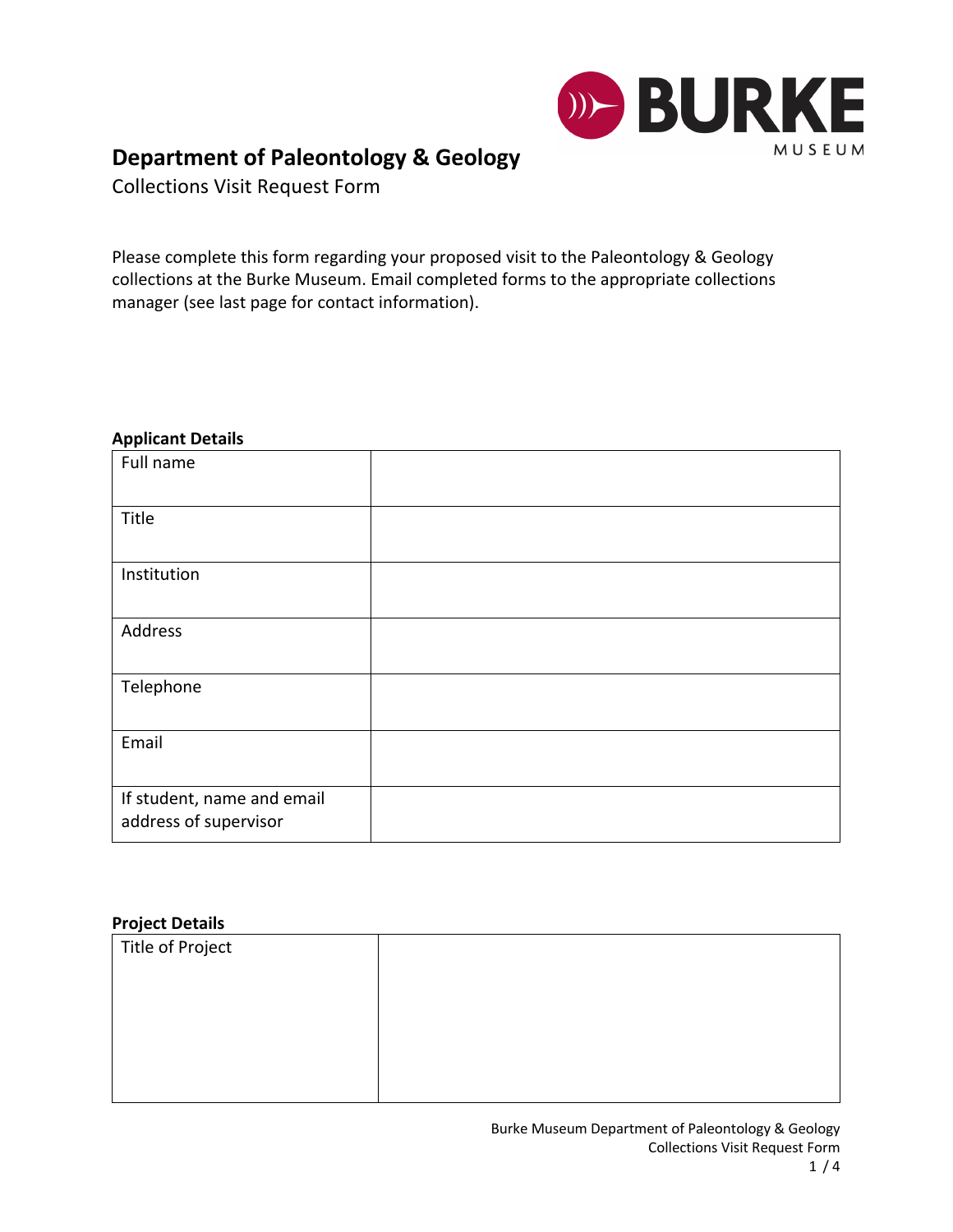## **Project Details (continued)**

| 19<br>Brief summary of proposed<br>research, including<br>1) Objectives of the project<br>Data to be obtained and<br>2)<br>methods of analysis<br>3) Why the UWBM                                    |  |
|------------------------------------------------------------------------------------------------------------------------------------------------------------------------------------------------------|--|
| specimens are necessary<br>for this study                                                                                                                                                            |  |
| For destructive sampling<br>requests, please indicate<br>1) Details of material to be<br>removed for study and<br>proposed method of<br>removal<br>2) Lab where processing of<br>samples would occur |  |
| How do you propose that data<br>obtained during the course of<br>this study would be made<br>available? (e.g., publication,<br>MorphoBank submission)                                                |  |
| Please provide a list (here or<br>attached) of UWBM catalog<br>numbers or locality numbers<br>you request access to                                                                                  |  |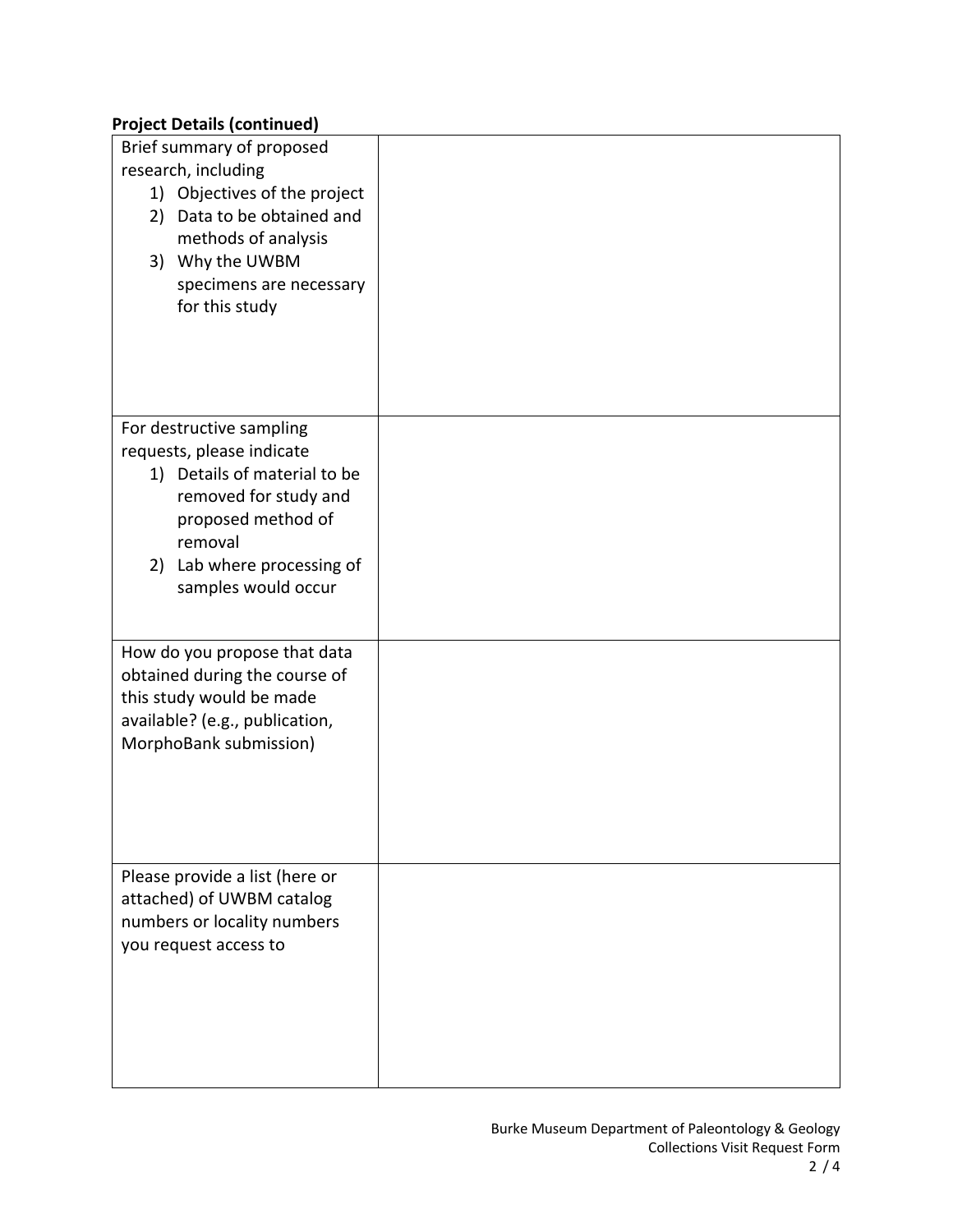## **Details of Proposed Visit**

| Proposed dates of visit                                                                |                                                                                                                                                                                                                                                                                                                                                                                                    |
|----------------------------------------------------------------------------------------|----------------------------------------------------------------------------------------------------------------------------------------------------------------------------------------------------------------------------------------------------------------------------------------------------------------------------------------------------------------------------------------------------|
| Do you need access to 3D surface<br>scanners?                                          | Yes, see below<br>No                                                                                                                                                                                                                                                                                                                                                                               |
|                                                                                        | The Burke Museum has two 3D surface scanners (Artec Eva and<br>Artec Space Spider) that can be made available to visiting<br>researchers if scheduled in advance. We do not provide support for<br>3D data collection.<br>Note: If yes, you will need to provide a copy of collected 3D surface<br>data to the Burke Museum for our records.                                                       |
| Do you need access to CT<br>scanning facilities?                                       | Yes, see below<br>No                                                                                                                                                                                                                                                                                                                                                                               |
|                                                                                        | Please find more information about the University of Washington's<br>CT Facility, including scheduling and rates, here:<br>https://www.ce.washington.edu/research/facilities/xray<br>Note: If yes, you will need to provide a copy of collected CT data to<br>the Burke Museum for our records. Visitors are responsible for<br>packing of specimens under the direction of collection manager and |
|                                                                                        | arranging transportation of specimens to the CT facility.                                                                                                                                                                                                                                                                                                                                          |
| Do you need access to other<br>equipment (photography<br>equipment, microscope, etc.)? |                                                                                                                                                                                                                                                                                                                                                                                                    |
| Do you need fossil prep or wet<br>lab facilities?                                      |                                                                                                                                                                                                                                                                                                                                                                                                    |
| Are there any other details that<br>will help us to best accommodate<br>your visit?    |                                                                                                                                                                                                                                                                                                                                                                                                    |